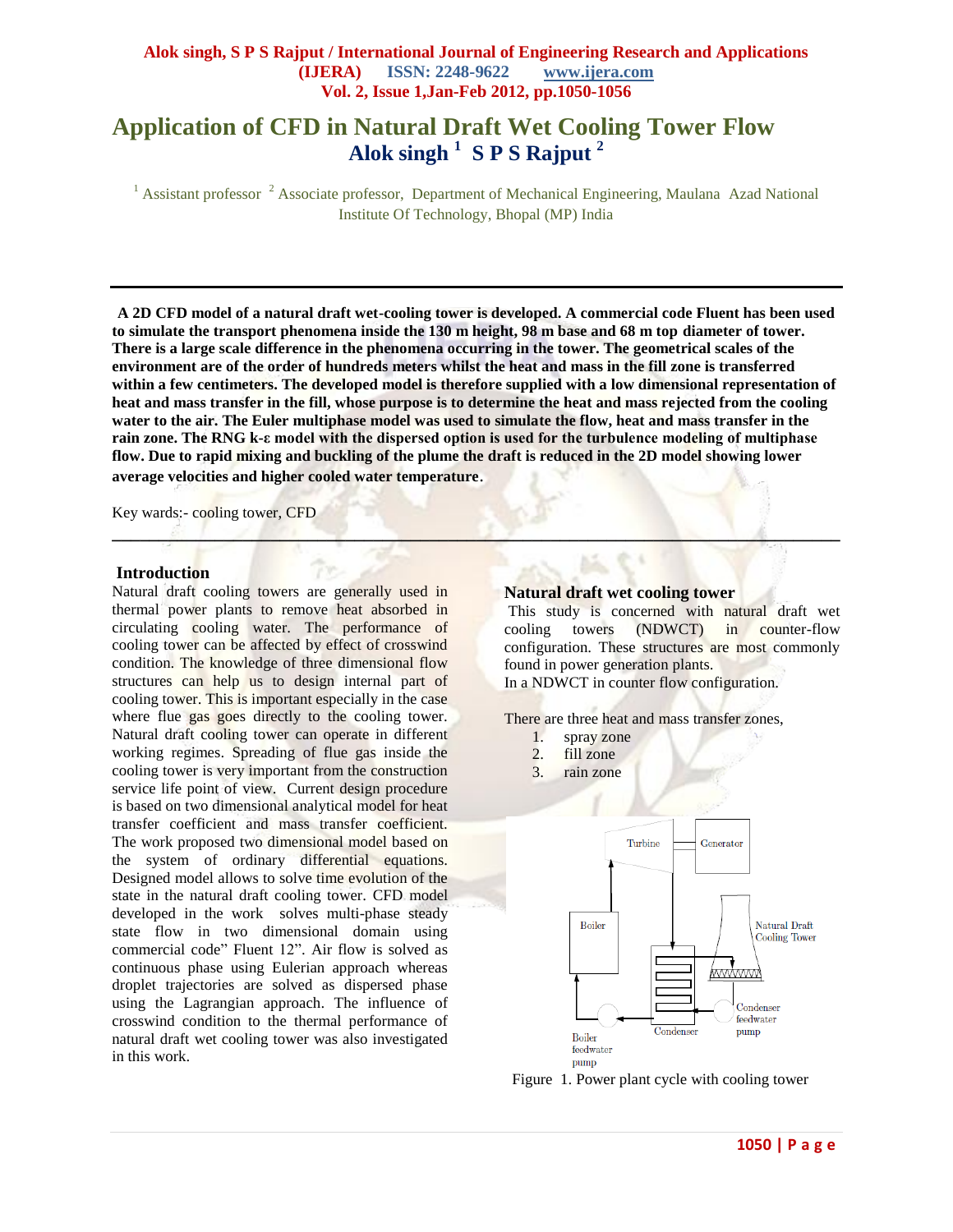The water is introduced into the tower through spray nozzles Approximately 8-10m above the basin. The primary function of the spray zone is simply to distribute the water evenly across the tower. The water passes through a small spray zone as small fast moving droplets before entering the fill. There are a range of fill types. Generally they tend to be either a splash bar fill type or film fill type.The splash bar type acts to break up water flow into smaller droplets with splash bars or other means. A film fill is a more modern design which forces the water to flow in film over closely packed parallel plates. This significantly increases the surface area for heat and mass transfer.

## **Modeling of cooling tower**

Computation Fluid Dynamic Modeling: In order to analysis different conception of cooling tower behavior in wind first the computational fluid dynamic modeling of cooling tower is developed. The CFD (Anysis) code" FLUENT 12" is used for modeling. This package has been employed in this study to develop a two dimensional steady state simulation of NDWCT.

## **Geometry**

In the first step geometry is created in 2 D using reference data (4) providing different parts of cooling tower considering important details. The structure of whole model imagined in advance, because the possibilities in the subsequent steps depended on the composition of different geometrical shapes .Assumptions were made to take into account the main features of real construction.

- $\geq$  2-D symmetry model is developed, fix the fill corresponding to real arrangement.
- $\triangleright$  Inlet and outlet space is created at bottom and top of the tower
- $\triangleright$  Cooling tower shell is considered as a wall with zero thickness and its profile is formed by curve by three point including throat.
- $\triangleright$  Assuming symmetrical thermal and flow field in the model, only one half of the cooling tower is modeled with a symmetry boundary condition.

|   | Tower height               | 130 m        |  |
|---|----------------------------|--------------|--|
| ⋗ | Air inlet height           | 9 m          |  |
| ⋗ | Fill depth                 | 1 m          |  |
| ⋗ | Tower basin diameter       | 98 m         |  |
| ⋗ | Fill base diameter         | 94 m         |  |
| ⋗ | Tower top diameter         | 68 m         |  |
| ➤ | Spray zone height          | 12 m         |  |
| ≻ | Water flow rate            | $15000$ kg/s |  |
| ≻ | Water inlet temperature    | 318 K        |  |
| ⋗ | Ambient air temperature    | 298 K        |  |
| ➤ | Ambient air humidity       | 55 %         |  |
| ⋗ | Ambient pressure           | 101 kPa      |  |
|   | Inlet turbulence intensity | $1\%$        |  |
|   |                            |              |  |

#### Design parameters for reference tower **Mesh**

After geometry mesh is generated. During mesh generation much attention to be paid with mesh quality requirement recommendation in FLUENT . In order to have an appropriate resolution of the flow field inside the cooling tower the computational domain is discretised into a large number of finite volume cells.

- Different parts is meshed with different element sizing .
- Fill zone must be fine meshed.
- By using mapped face meshing mesh the model with appropriate element sizing.
- After mesh generation create name of different parts of cooling tower.
- The inner and outer surface of the wall inside the model have identical shapes but are disconnected, so the mesh sizes on the two sides of the walls can be different.

## **Cell zone condition**

In cell zone surface body is considered as fluid. The operating pressure is 101325 Pa in upstream from the centerline of the cooling tower. The gravitational acceleration is  $9.81 \text{ m/s}^2$ . Operating temperature is 288.16 K and operating density is  $1.22 \text{ kg/m}^3$  entered.

## **Boundary conditions**

Velocity inlet boundary condition is used to define the inlet velocity and other properties of air. Velocity magnitude of air takes normal to the boundary of inlet. Turbulence is taken as intensity and length scale. Thermal condition and species in mole fraction is defined.

Pressure out let is defined at out let of air .Other zone also define likewise.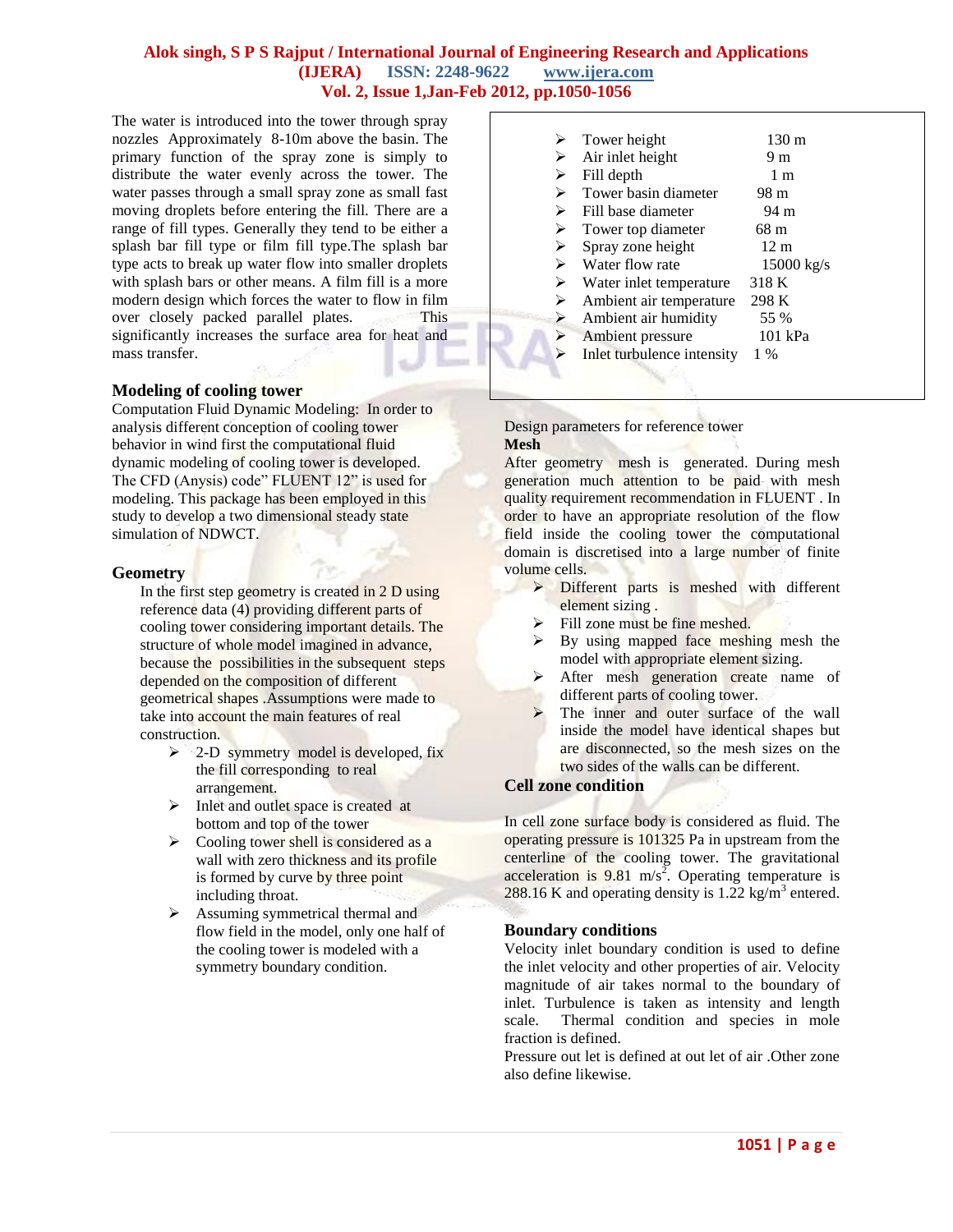## **Governing equations**

The governing equations for incompressible steady fluid flow can be written

in general form as:

$$
\nabla \cdot (\rho u \varphi - T \varphi \nabla \varphi) = S \varphi
$$

where  $\rho$  is the air density (kg/m3), u is the fluid velocity (m/s),  $\varphi$  is the flow variable (u, v,w, k,  $\varepsilon$ , T, ω) and  $T_{\varphi}$  is the diffusion coefficient for  $\varphi$  and  $S_{\varphi}$  the source term. These equations can be expanded into the individual momentum and transport equations which, together with the continuity equation give the Navier-Stokes Equations. These equations can be solved numerically enabling fluid flow to be simulated forming the basis for CFD.

For all flows, FLUENT solves conservation equation for mass and momentum. For flows involving heat transfer and compressibility an additional equation energy conservation is solved. For flows involving species mixin ,a species conservation equation is solved.

The continuity equation for conservation of mass in Cartesian coordinates for transient flow can be given as,  $77$ 

$$
\frac{\partial \rho}{\partial t} + \nabla \cdot (\rho^{\rightarrow} v) = S_m
$$

where  $S_m$  is the mass source term. The steady equation is obtained by simply neglecting the transient terms,  $\partial/\partial t$ , from the left hand side.

The equation for conservation of momentum can be written as,

**∂/ ∂t (ρui) + ∂/ ∂x<sup>j</sup> (ρuiuj) = − ∂p/ ∂x<sup>i</sup> + ∂/ ∂x<sup>j</sup>**  $\left[ \mu \left( \frac{\partial u_i}{\partial x_j} + \frac{\partial u_j}{\partial x_i} \right) \right] + S$ 

where S is now a source term for momentum. The source term for buoyancy can be written as,

$$
\mathbf{S_b} = (\rho - \rho_{\text{ref}}) \mathbf{g}
$$

The transport equation for a scalar  $\varphi$  can be written as:

# **∂/∂t(ρφ) +∂/∂xj(ρφuj) =∂/∂x<sup>j</sup> [ρƬ (∂φ/∂xj)] + S<sup>φ</sup>**

Navier-Stokes equations represent all the scales of fluid motion. Many flows in engineering are

highly turbulent and so resolving all the scales explicitly using direct numerical simulation is too computationally intensive, requiring very fine discretisation of the above equations. Turbulence models are employed to reduce the computational work load by introducing simplifying assumptions and representing some of the scales of motion with additional equations.

The transport equations for the turbulence kinetic energy, k, and the rate

of dissipation, ε, are given as

**∂/∂ t(ρk) +∂/∂x<sup>i</sup> (ρkui) =∂/∂x<sup>j</sup> [(αkμeff) ∂k/∂x<sup>j</sup> ]**   $+$  **G**<sub>k</sub> + **G**<sub>b</sub> -  $\rho$ <sub>ε</sub> + **S**<sub>k</sub>

**∂/∂t (ρε) +∂/∂x<sup>i</sup> (ρεui) = ∂/∂x<sup>j</sup> [(α <sup>ε</sup> μeff)∂ <sup>ε</sup> /∂xj]**   $+ C_{1\epsilon} \cdot \epsilon / k (G_k + C_{3\epsilon} G_b) - C_{2\epsilon} \rho \epsilon^2 / k - R \epsilon + S_{\epsilon}$ 

The air entering in to cooling tower suddenly changes temperature due to contact of hot water coming out from nozzle. Highest temperature zone is near the axis of cooling tower. As the air flows up the temperature goes down. Near wall of cooling tower the air temperature is comparatively low. At inlet the pressure of air is maximum and gradually decreases as the air flows up. Above the spray zone and around the axis up to some extent the pressure having very less some, time it is negative also. Some distance from wall the value of pressure is like constant through- out the wall. Below the fill it is always higher than above the fill. Dynamic pressure is having higher value near the wall and lesser near the axis thorough-out the cooling tower height. Static pressure decreases up to fill and than decreases up to air outlet. Value of pressure coefficient is high at inlet and low at outlet.

## **Results and discussions**



Contours of Total Pressure (pascal)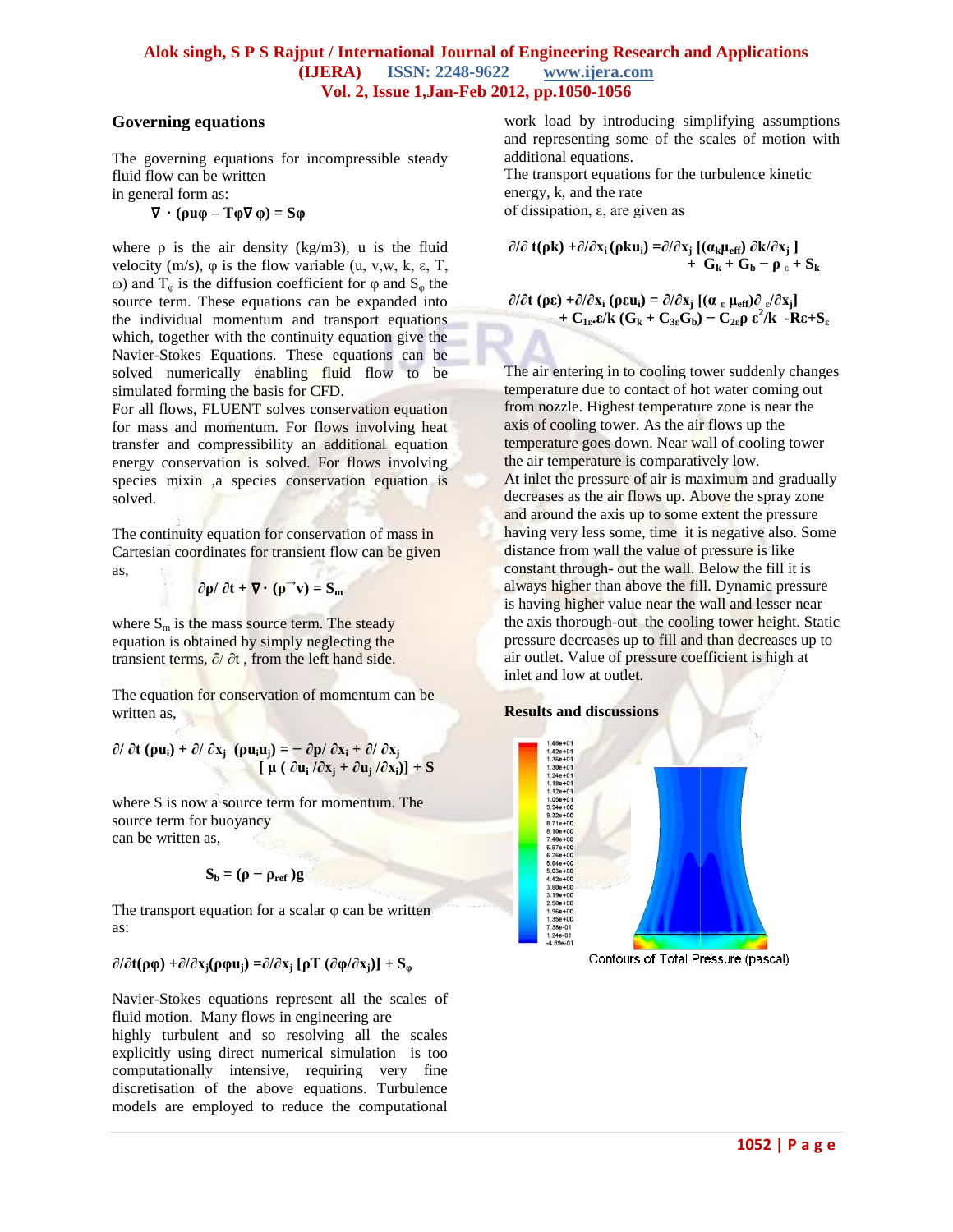

 $5.00e + 00$ 

 $4.00e + 00$ 

 $3.00e + 00$ 

 $2.00e + 00$  $1.00e + 00$  $0.00e + 00$  $-1.00 + 00$  $\mathbf{0}$ 

 $1.60e + 03$ 

 $1.40e + 03$ 

 $1.20e + 03$ 

 $1.00e + 03$ 

 $8.00e + 02$ 

 $6.00e + 02$  $4.00e + 02$  $2.00e + 02$  $0.00e + 00$  $\mathbf{0}$  20

20

40

60

Height of cooling tower (m)

40

60

Height of cooling tower (m)

60

100

120

140

 $=28$ -near-wa

Pressure<br>(pascal)

**axis** 

-x=18-near-mid

 $x=2$ -near-axi

x=28-near-wa

Effective

Thermal Conductivity<br>(w/m-k)

Total

Velocity Vectors Colored By Velocity Magnitude (m/s)

To find out the various properites of cooling tower there must be some line horizontzl with refrence to axis and ground level.

| S.<br>NO.      | Wind<br>speed   | Vertical line<br>coordinate<br>(Height of cooling<br>tower)<br>$(X_1, Y_1)$<br>$(X_2,$<br>$Y_2)$ | Line name                                 |
|----------------|-----------------|--------------------------------------------------------------------------------------------------|-------------------------------------------|
|                | $2 \text{ m/s}$ | (2, 130)<br>(2, 0)                                                                               | $X=2$ ,<br>near<br>axis                   |
| $\mathfrak{D}$ | $2 \text{ m/s}$ | $(18, 0)$ $(18, 130)$                                                                            | $X=18$ , at<br>middle of<br>axis and wall |
| 3              | $2 \text{ m/s}$ | $(28, 0)$ $(28, 130)$                                                                            | $X=28$<br>near<br>wall                    |

**1053 | P a g e**

100

120

140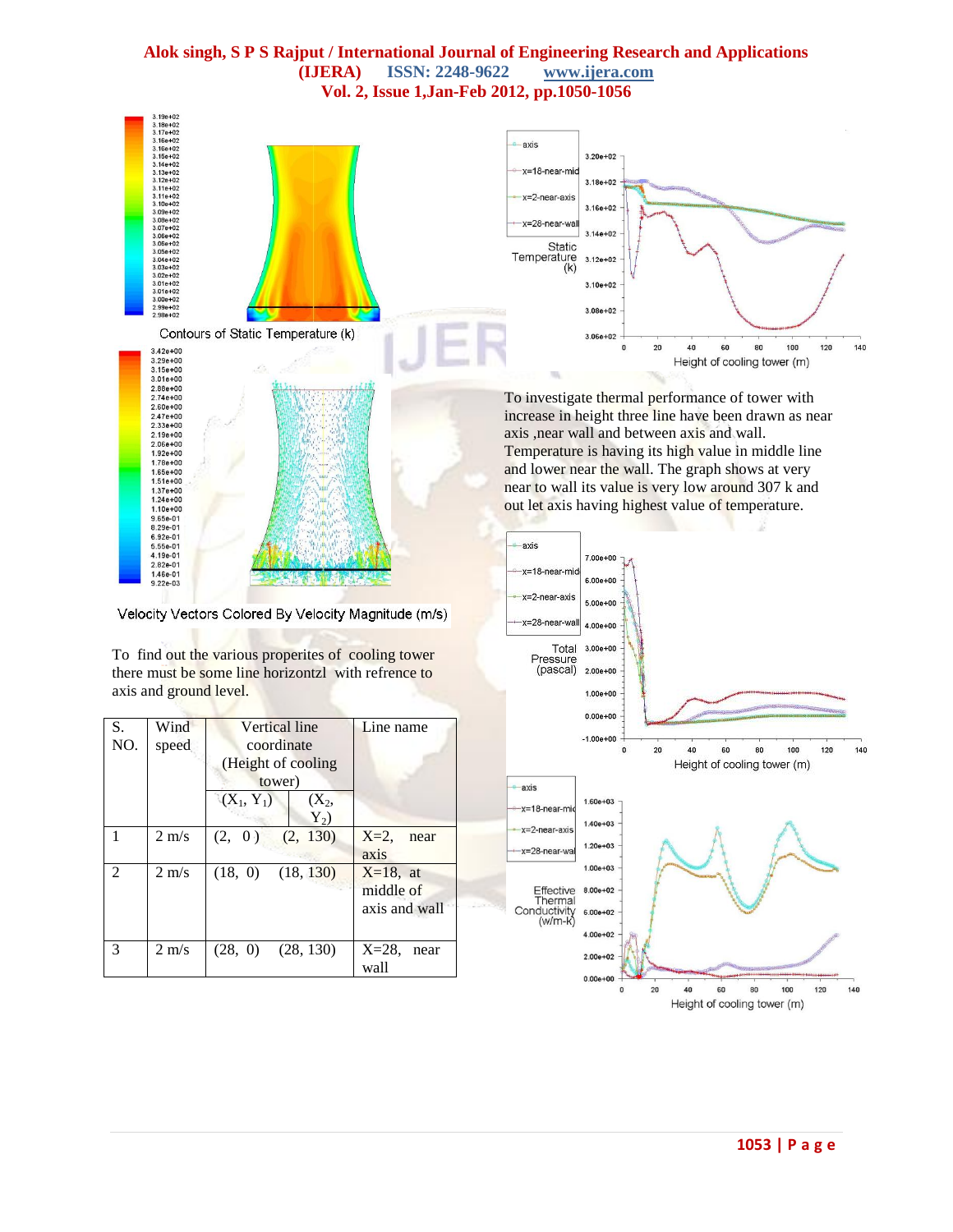

Total pressure suddenly falls to fill area at 12 m than slight increases according to height.

The thermal conductivity is very high at and near the axis because of high temperature and low density and very poor near wall. Density is high near wall and low near axis. Turbulence intensity changes very randomly up to the 12m that is fill zone and then takes its smooth values.





Turbulence viscosity is zero at fill zone and takes its high values suddenly for line axis, and nearly constant near wall. Stream function is linearly constant for axis and decreases according to height for middle line and line near wall. Enthalpy decreases after rain zone and its value is very low near wall area.

#### **Conclusion**

By conducting 2 dimensional CFD simulation for investigating the thermal performance of wet cooling tower the overall changes take place in three zone. Every thermodynamics characteristics changes after rain zone either increases or decreases. Temperature is having its high value in middle line and lower near the wall. Pressure decreases to the value from 7 pa to zero at fill zone area than increase slightly according to height. Highest value of thermal conductivity is near axis. Density having reciprocal values of temperature. Enthalpy is low at near wall. Turbulent intensity increases up to rain zone than decreases, turbulent viscosity decreases to rain fill zone than increases. Stream function is linearly constant for axis and decreases according to height for middle line and line near wall. Enthalpy decreases after rain zone and its value is very low near wall area.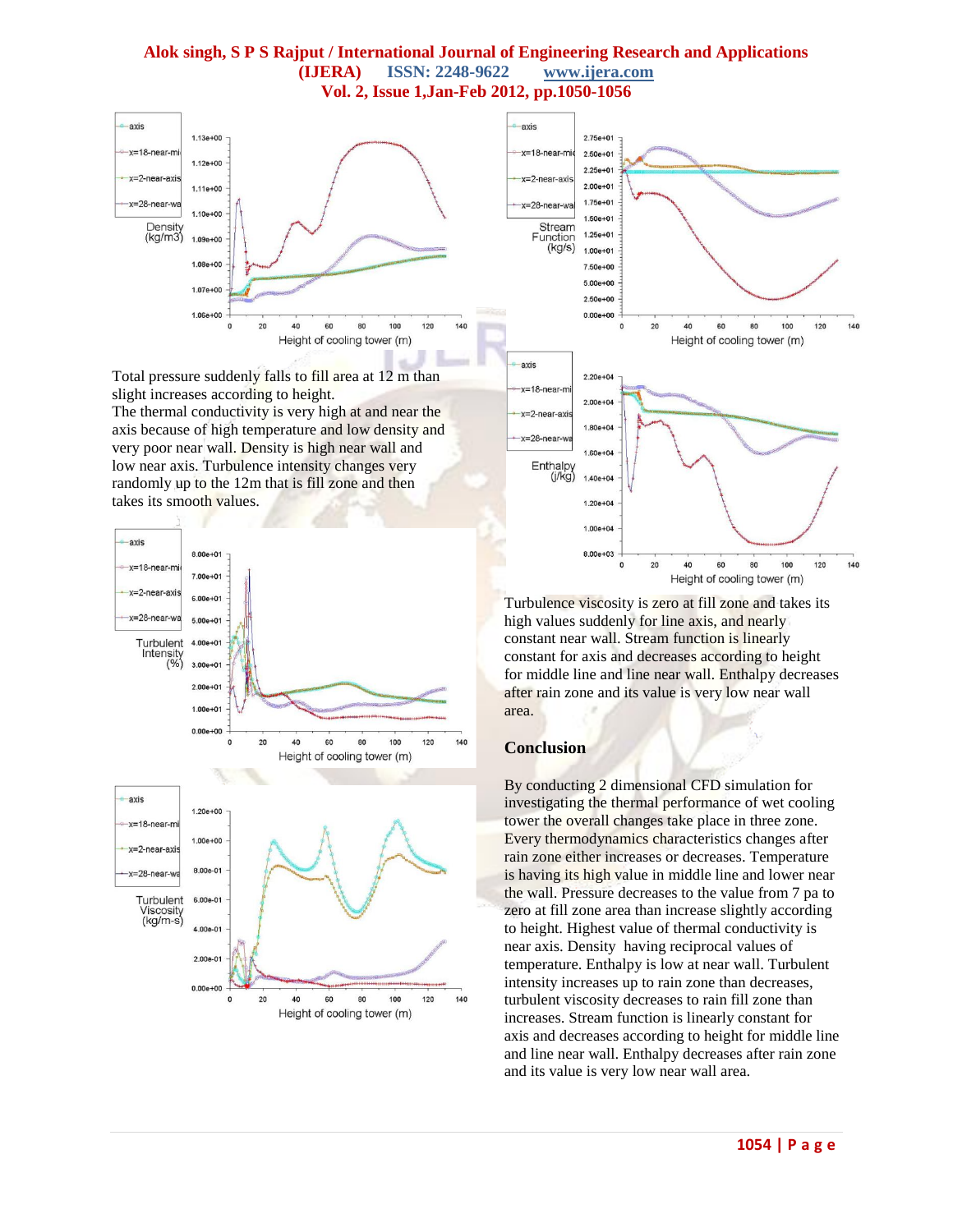- 1. Al-Waked, R. and Behnia, M. The performance of natural draft dry cooling towers under cross-wind: CFD study. International Journal of Energy Research, 28:147–161, 2004.
- 2. J.R. Khan, B.A. Qureshi, S.M. Zubair, A comprehensive design and performance evaluation study of counter flow wet cooling towers, International Journal of Refrigeration 27 (2004) 914–923.
- 3. Al-Waked, R. and Behnia, M. The effect of windbreak walls effect on thermal performance of natural draft dry cooling towers. Heat Transfer Engineering, 26(8):50– 62, 2005.
- 4. Kloppers, J.C. and Kroger, D.G. A critical investigation into the heat and mass transfer analysis of counterflow wet-cooling towers. International Journal of Heat and Mass Transfer, 48:765–777, 2005.
- 5. M. Lemouari, M. Boumaza, An experimental investigation of thermal characteristics of a mechanical draft wet cooling tower, in: Proceedings 13th IAHR, Poitiers, France, 2005.
- 6. Kloppers, J.C. and Kr¨oger, D.G. Refinement of the transfer coefficient correlation of wet cooling tower fills. Heat transfer engineering, 26:35–41, 2005.
- 7. Al-Waked, R. Development of Performance-Improving Structures for Power Station Cooling Towers. PhD thesis, University of New South Wales, Sydney, Australia, 2005.
- 8. Kloppers, J.C. and Kr<sup>ooger</sup>, D.G. The Lewis factor and its influence on the performance prediction of wet-cooling towers. International Journal of Thermal Sciences, 44:879– 884, 2005.
- 9. Kloppers, J.C. and Kr¨oger, D.G. Influence of temperature inversions on wet-cooling tower performance. Applied Thermal Engineering, 25:1325–1336, 2005.
- 10. Sarker, M. M. A., Kim, E. P., Moon, C. G. and Yoon, J. I.; "Thermal Performance Characteristics of Closed-Wet Cooling Tower", J. Korean Society for Power System Engineering, Vol. 9, No. 2 (2005), pp. 88-92.
- 11. Al-Waked, R. and Behnia, M. CFD simulation of wet cooling towers. Applied Thermal Engineering, 26(4):382–395, 2006.
- 12. Rossouw, A., Optimazation Of Natural Draught Cooling Tower Performance: Minimizing Towr Inlet Loss and INcreasing Effective Diameter, B.Eng final year project, Department of Mechanical Engineering, University Of Stellenbosch, Stellenbosch, South Africa, 2006.
- 13. Viljoen, D., Evaluation and Performance Prediction of Colling Tower Spray Zones, MSc.Eng Thesis, Department of Mechanical Engineering, Stellenbosch, University of Stellenbosch, South Africa, 2006.
- 14. Zhai, Z. and Fu, S. Improving cooling efficiency of dry-cooling towers under crosswind conditions by using wind-break methods. Applied Thermal Engineering, 26:1008–1017, 2006.
- 15. Mokhtarzadeh-Dehghan, M.R., Konig, C.S. and Robins, A.G. A numerical study of single and two interacting turbulent plumes in atmospheric cross flow. Atmospheric Environment, 40:3909–3923, 2006.
- 16. Sirok, B., Blagojevic, B., Novak, M., Hochevar, M. and Jere, F. Improving the efficiency of natural draft cooling towers. Energy Conversion and Management, 47:1086–1100, 2006.
- 17. Qureshi, B.A. and Zubair, S.M. A complete model of wet cooling towers with fouling in fills. Applied Thermal Engineering, 26(16):1982–1989, 2006.
- 18. Pierce, D.J., Evaluation and Performance Prediction of Colling Tower Rain Zone, MSc.Ing Thesis, University of Stellenbosch, Stellenbosch, South Africa, 2007.
- 19. Qureshi, B.A. and Zubair, S.M., Second-lawbased performance evaluation of cooling tower and evaporative heat exchangers, International Journal of Thermal Sciences, Vol. 46, pp. 188- 198, 2007.
- 20. Forhad, G., Reza, H. and Shohreh, F.; "Experimental Study on the Performance of Mechanical Cooling Tower With Two Types of Film Packing", Energy Conversion and